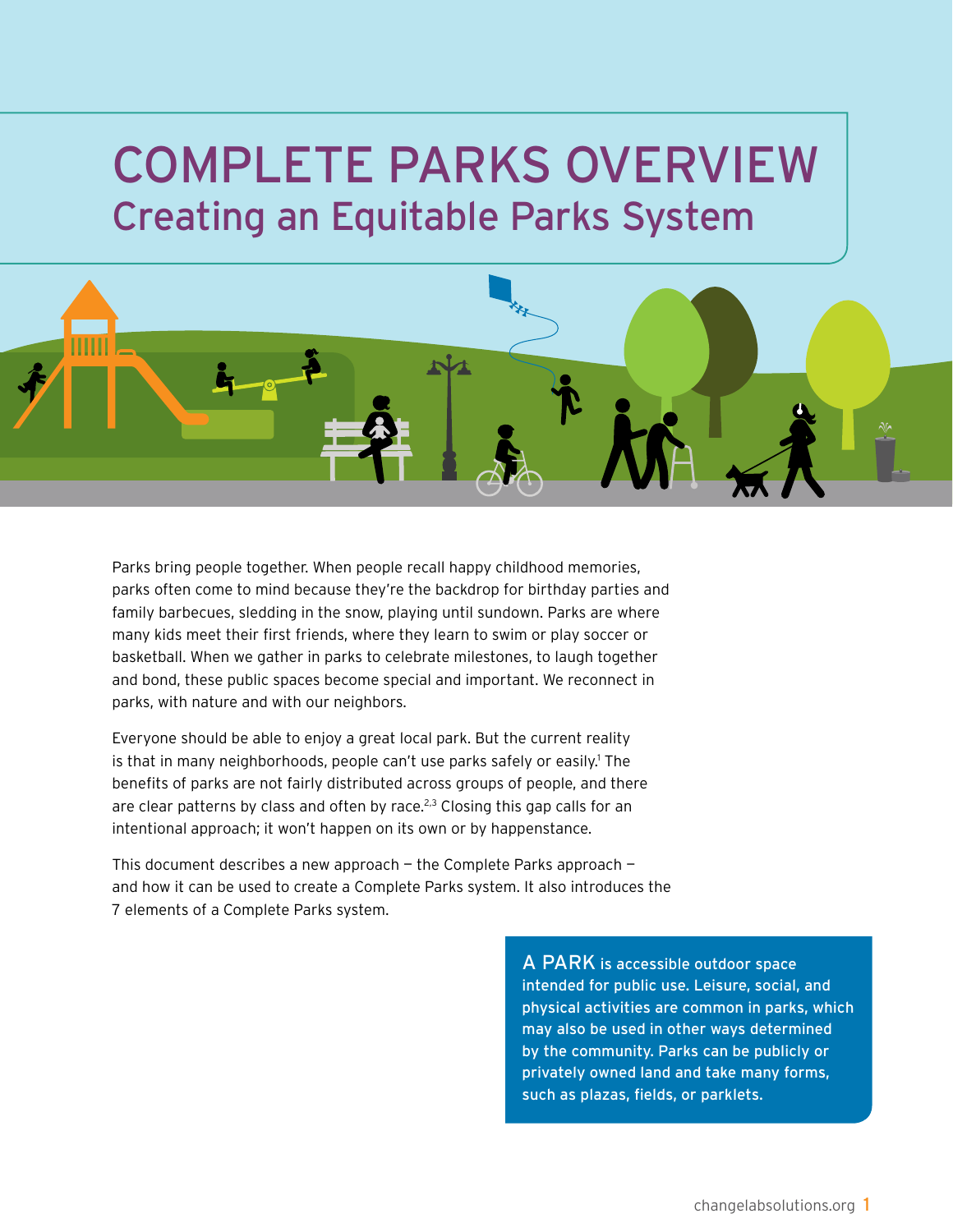# Zoom Out: Parks in Context

A Complete Parks system achieves 3 goals:

- Provide all residents with easy access to a great park that fulfills each community's needs for nature, open space, and recreational activities, recognizing that there is no one-size-fits-all solution;
- Close the gaps in parks access and quality by improving parks in neglected places and increasing park area for groups with the least access and the greatest need; and
- Support health and health equity by incorporating holistic health into how parks are distributed, operated, and used by people and communities.

A parks system accomplishes these goals by incorporating the 7 Complete Parks elements. Many people and organizations have examined why individual elements are important for an equitable parks system.\* Complete Parks brings all of these elements together, recognizing that what makes a park successful depends heavily on neighborhood context.

Imagine a bird's-eye view of a park. Rather than seeing only the park and its boundaries, Complete Parks zooms out so the view includes the street and transit system; proximity to schools, businesses, services, and other parks; the people in the area; their sense of safety and connections to one another; and more. Parks are part of communities. A park is "complete" to the extent that it is integral to the neighborhood and people's lives.

\*These groups include Active Living by Design, Active Living Research, American Planning Association, California Park and Recreation Society, Centers for Disease Control and Prevention, National Park Service, National Recreation and Park Association, PolicyLink, Public Health Advocates, Safe Routes to School National Partnership, The Trust for Public Land, Urban Land Institute, and others.



# Complete Parks Approach How we get there...

- Meaningful, ongoing community engagement
- Collaboration across the public sector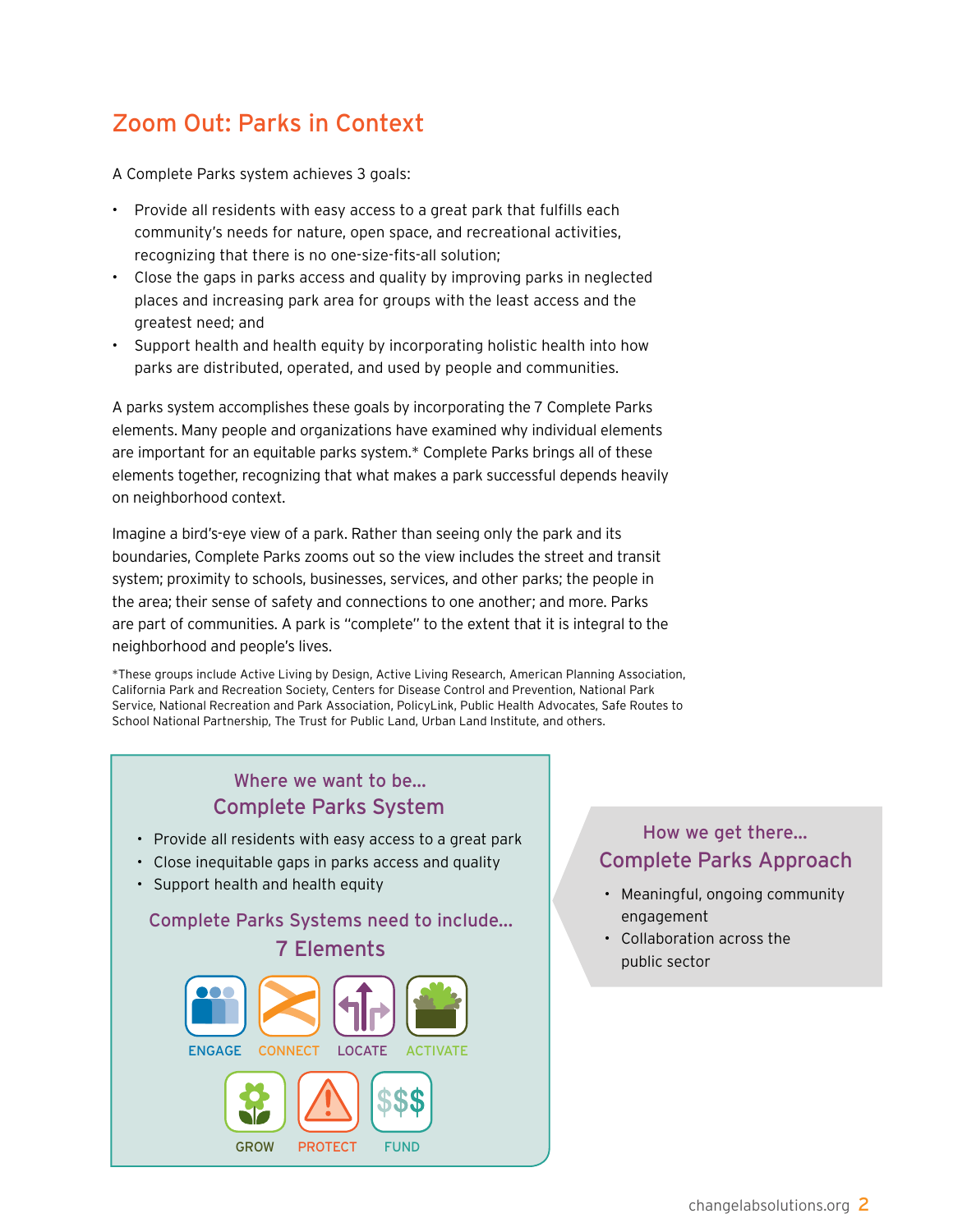# Pan Around: The 7 Elements

A Complete Parks system considers the complex connections among the 7 Complete Parks elements: Engage, Connect, Locate, Activate, Grow, Protect, and Fund. Engage and Fund, in particular, cut across all other elements. The Complete Parks elements affect one another in dynamic ways so that their combined effect is greater than the sum of their parts.

# Engage: Inclusive, Meaningful, Ongoing Dialogue



To create a park that aligns with a community's particular goals, decisionmakers must understand local people's perspectives. Understanding community views requires building inclusive, trustbased conversations and respectful relationships, so people feel

comfortable with sharing their hopes and concerns, knowing that government leaders and staff will act on their input. Community engagement is about humanizing government so it works effectively to benefit all people.

## Connect: Safe Routes to Parks



All people should enjoy safe, convenient access to parks. A neighborhood park can be enjoyed only if people can easily and safely get there, whether by walking, rolling, biking, taking public transit, or driving a car. Parks can be designed as part of a route

as well as a destination, and all people should feel safe on their way to parks. Although this element focuses on transportation safety in and on the way to parks, safe routes to parks should also provide other types of safety — for example, protection against falls and unintentional injuries.

# Locate: Equitable Distribution of Complete Parks



In a Complete Parks system, every resident lives close enough to a park so that it's considered easily accessible. Living a half mile or a 10-minute walk away from a park are common standards for cities,<sup>4</sup> although the standards would need to be adjusted for rural areas

or other local conditions.

The Locate element aims to increase parkland and recreation spaces in areas that have far fewer parks than other neighborhoods and allocates resources with an emphasis on underserved areas. A city, county, or town may choose to focus on, for example, neighborhoods with high rates of chronic disease, areas around schools where more than half of the students receive free or reducedprice meals, or areas that lack safe spaces for physical activity and recreation.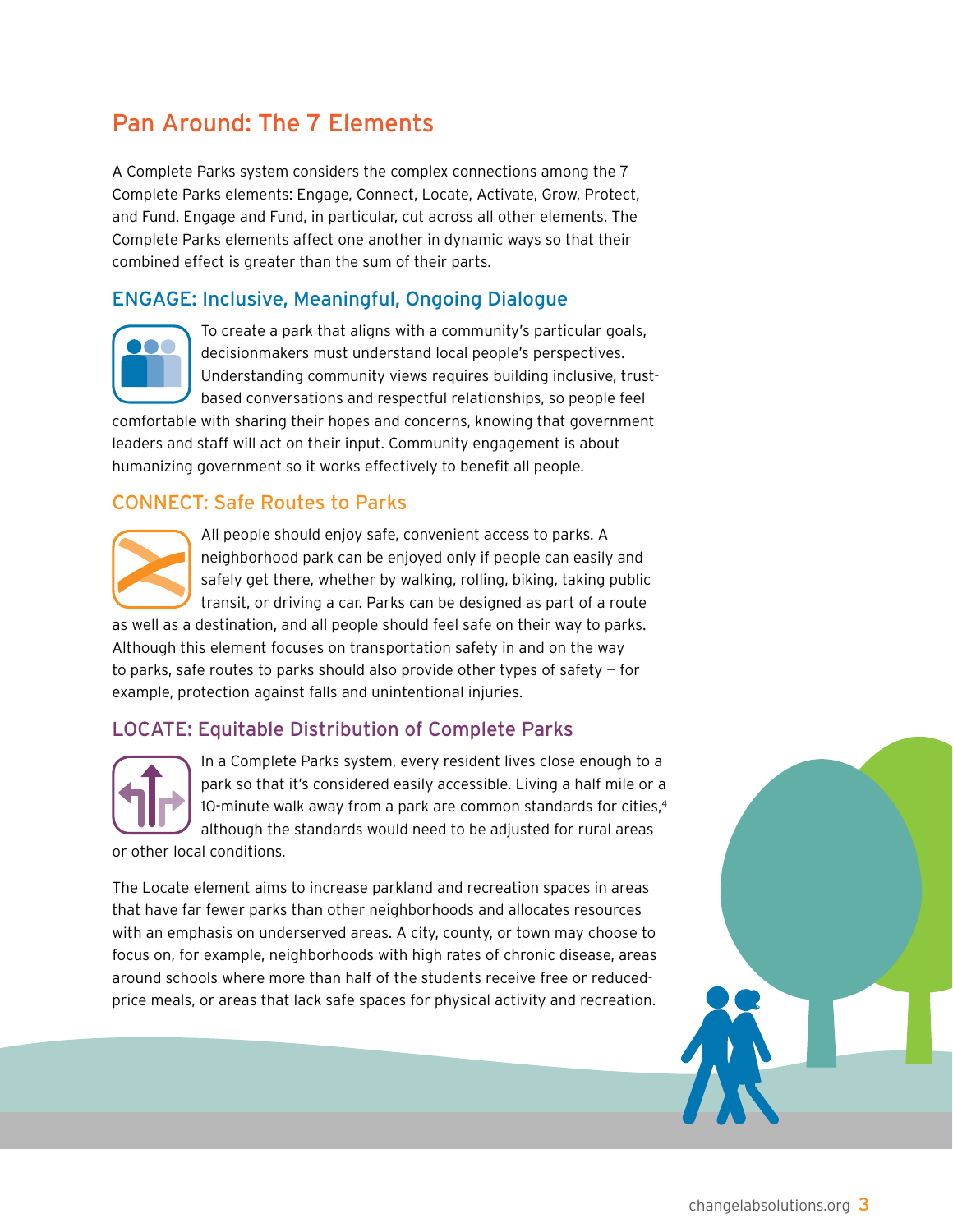# ACTIVATE: Community-Led Park Activities and Programs



In a Complete Parks system, all local people can use and enjoy parks. Each park should serve many purposes and fulfill varying needs, with options for both individuals and groups. In addition to formal programs, parks should have a combination of fixed features

that have a clear purpose  $-$  such as play structures or gardens  $-$  and more flexible spaces that can be creatively adapted for multiple community purposes.

#### Grow: Parks Maintenance and Ecology



People are most likely to use parks that feel safe and are clean, well lit, and well maintained.<sup>5</sup> Overflowing trash and litter, graffiti, run-down play structures, or a lack of clean bathrooms or drinking water undermine park use and safety. Due to inequitable policies

and practices, parks in low-income neighborhoods are less likely to be well maintained than those in more affluent areas.6 A Complete Parks system manages parks in a way that is good for the environment and makes parks attractive for long-term use by all kinds of people. The Grow element covers the construction of park buildings and structures, the choice of plants and landscaping, and ongoing maintenance.

#### PROTECT: Safety In and Around Parks



People in and around parks need to feel safe, and this element emphasizes safety related to crime and violence, including sexual harassment, intimidation by gangs or police, and fear of deportation. In a Complete Parks system, people address park

safety within the context of broader community safety. People who feel safe in their neighborhood are more likely to feel safe in their local parks.<sup>7</sup> When trust, social connection, and a sense of safety break down, people avoid using parks.7 To advance the Protect element, a Complete Parks system aligns with the efforts of local violence prevention coalitions and other systems that promote public safety.

## FUND: The Support Network for a Complete Parks System



Local governments should strive to distribute funds and resources equitably throughout their jurisdiction, prioritizing resources for communities that have further to go to reach optimal health and prosperity. Creating a Complete Parks system requires resources. In

addition to funding, this element covers supports related to the following areas:

- Leadership
- Training and capacity building
- Coordinating multiple sectors and collaborating with communities
- Dedicated staff members or staff time
- Communications
- Data systems
- Strategic planning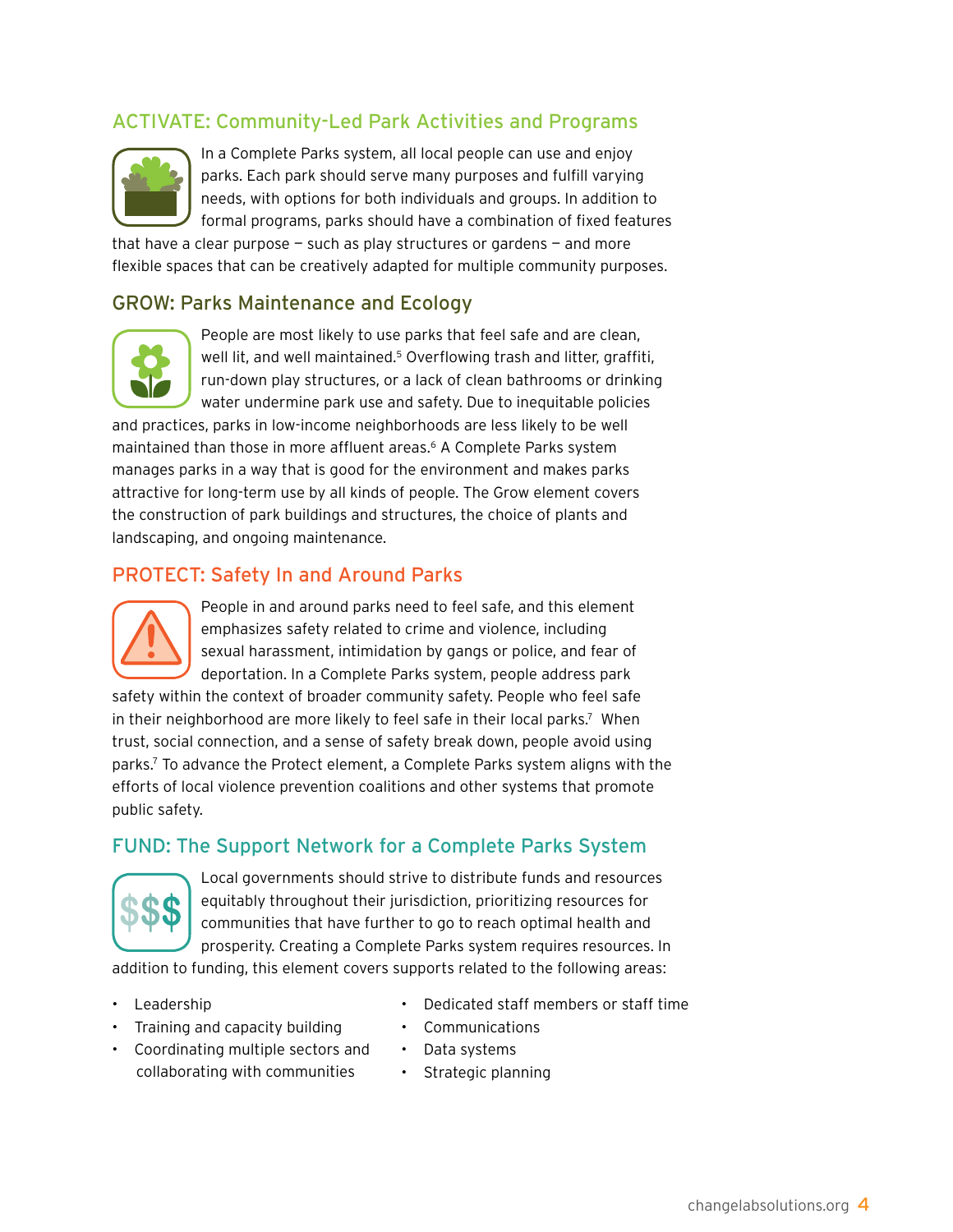# Change the Scenery: The Complete Parks Approach

All people, no matter where they live, should benefit from a park where they can connect with neighbors, nature, and activities that matter to them. This is possible when residents can count on sectors within local government to collaborate in designing parks and to prioritize equity and community engagement. Ideally, city and county agencies would seek out many different, often-unheard voices as a matter of course, as well as pursue ongoing dialogue with groups who have historically been left out of public decisionmaking. This is the Complete Parks approach, the path to a Complete Parks system.

The Complete Parks approach is defined by

- **1. Meaningful, ongoing community engagement.** To truly meet community needs, decisionmakers need to listen to many different residents in all neighborhoods, especially people from groups whose perspectives historically have not been taken into account when government makes decisions. Priority populations in this approach include people who live in areas of concentrated or generational poverty, communities of color, people who don't speak English as their first language, seniors, and youth and young adults. Depending on the local context, other important populations might include the following groups who might not feel welcome at parks:
	- people with disabilities
	- people who are homeless
	- the re-entry population
	- people who identify as LGBT+
	- immigrants or refugees

Many parks and recreation agencies are committed to inclusion as a core value. In a survey conducted by the National Recreation and Park Association, 55% of parks and recreation agencies have a formal inclusion policy or intend to develop one in 2018.<sup>8</sup> But around 1 in 4 parks and recreation agencies said their outreach activities do not sufficiently reach underserved community members.8 Parks and recreation agencies recognize that they need additional partners to understand the needs of these priority groups and serve them well.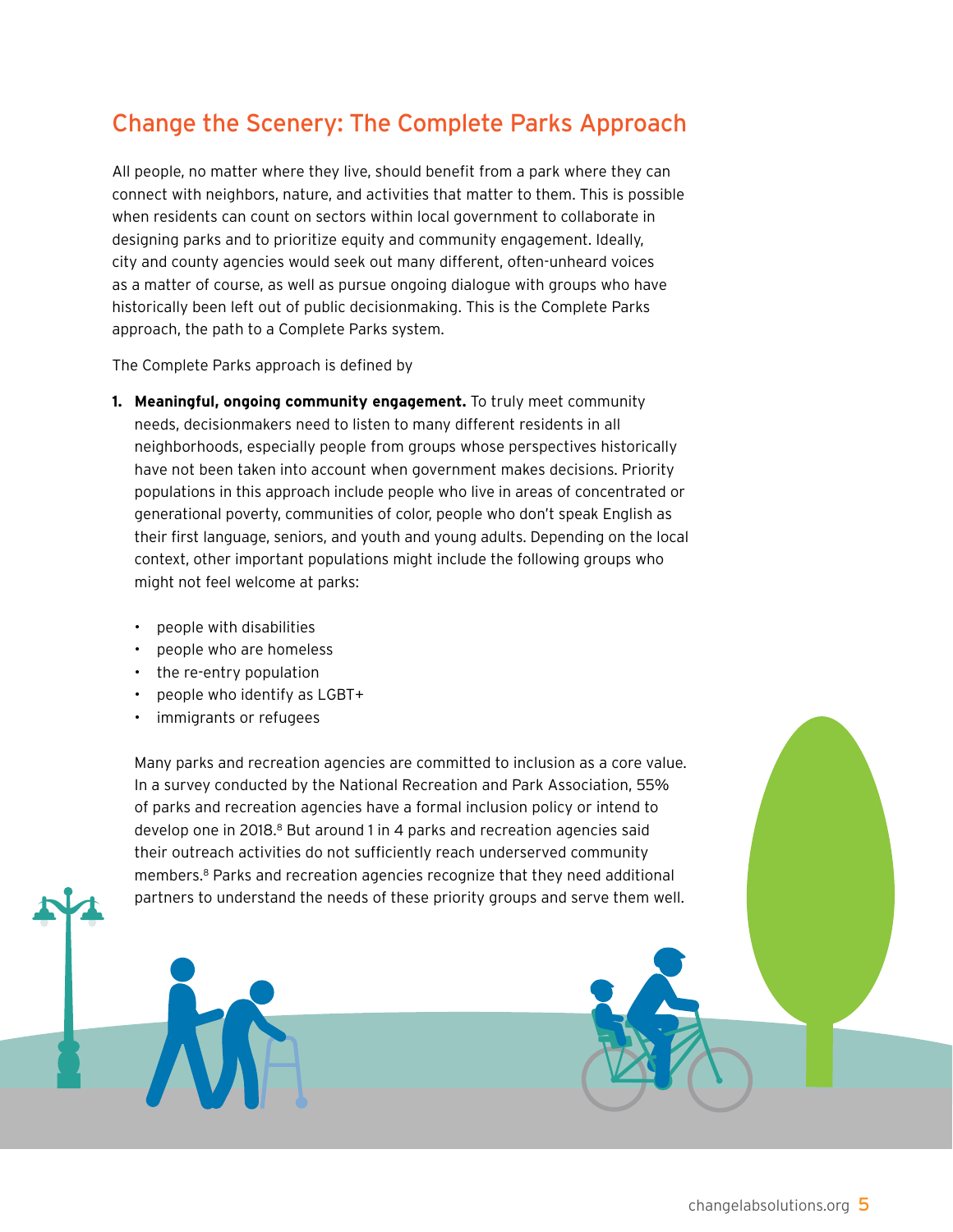- **2. Collaboration across the public sector.** The sheer variety of elements affecting a parks system means that many partners besides the parks and recreation department must work together. Local government agencies that work well together are uniquely positioned to improve parks, because they make decisions that can transform a whole neighborhood or jurisdiction. In addition to residents, community-based groups, advocates, activists, and organizers, other partners might include the following:
	- community and neighborhood service providers
	- economic and workforce development agencies
	- educational institutions
	- elected officials
	- fire and law enforcement agencies
	- housing authorities and developers
	- planning departments
	- public health departments
	- public works departments
	- social service providers
	- transportation departments
	- people who liaise between local government and communities
	- people who coordinate efforts across departments at the city, county, or regional level

Insufficient funding and staffing were identified as the top 2 challenges to creating an inclusive parks system, $8$  so parks and recreation agencies are likely to welcome partners in creating a Complete Parks system. Nearly all of them (93%) already work with other agencies and community organizations, such as transit agencies, schools, nonprofit organizations, and agencies that serve elderly people or people with disabilities.<sup>8</sup>

Parks and green space are a good testing ground for government agencies to pilot a more coordinated, strategic method of working together. Improving parks is seen as a tractable problem, one that's worth fixing,<sup>9</sup> and is beneficial to many sectors and departments. Ideally, success in working together on a concrete, relatable issue like parks makes future multisector collaboration more likely, paving the way for much-needed improvements in other areas and, over time, community transformation.

Parks and other green spaces support various goals related to quality of life, place, and health. For example, they can feature rain gardens, which help neutralize flooding during storms, or community gardens, which increase the availability of fresh, affordable, healthy food. Parks can be also an asset for disaster preparedness and first responders, or they can be a neutral ground for mobilizing residents, building social cohesion, or enhancing school curricula.

小人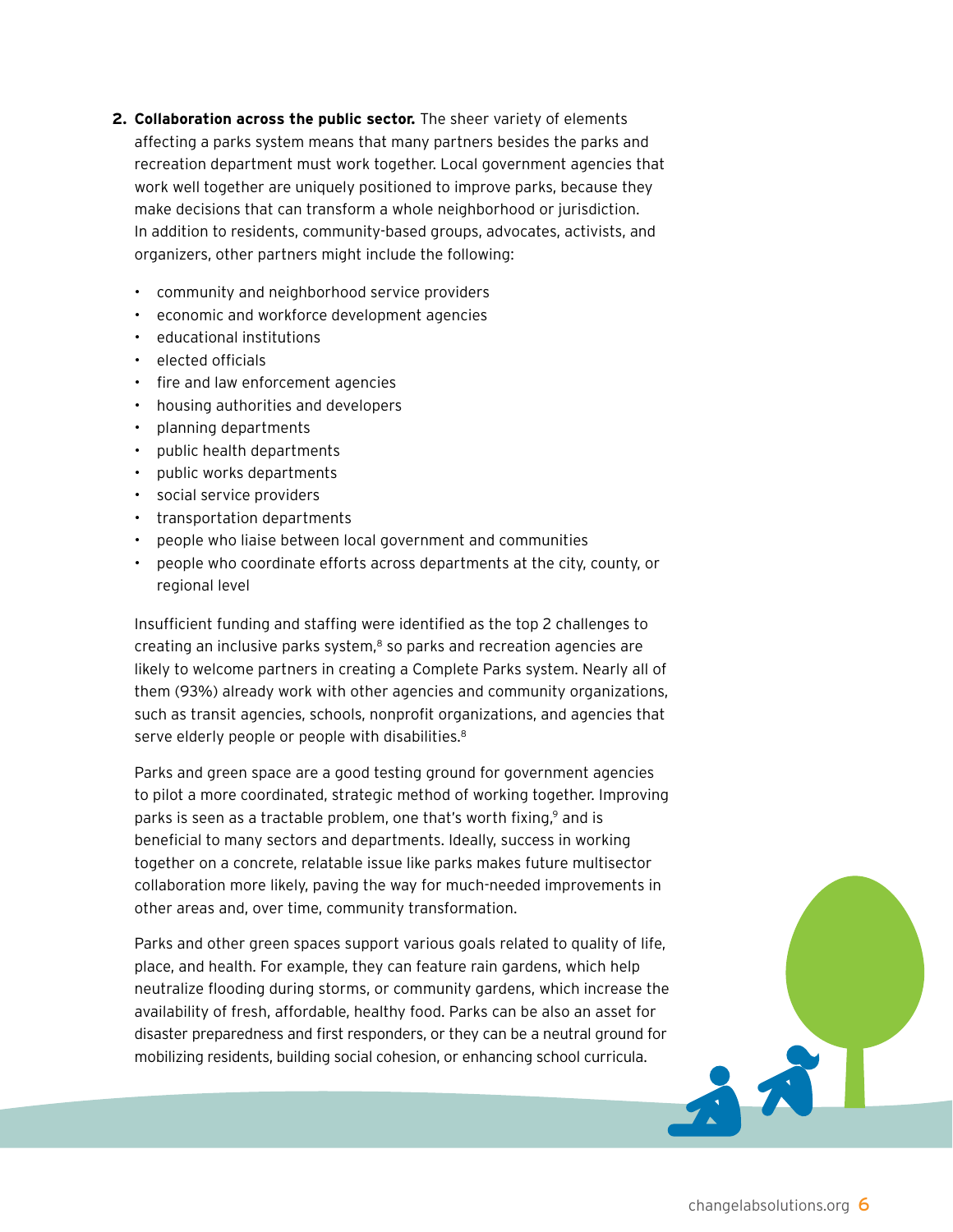### Listening to Underrepresented Communities in Houston\*

As part of developing a new master plan for parks in 2014 and 2015, the Houston Parks and Recreation Department created an online survey and promoted it at many Houston parks. The Houston residents who completed the online survey were mostly white people who made more than \$75,000, although most Houston residents are people of color and the median household income was \$45,620 at that time.

To reach groups not well represented in the online survey, the Houston Parks and Recreation Department worked with a group of Rice University students to conduct a second survey focused on 3 parts of the city where many black and Latino people lived. Trained interviewers visited 18 parks in these areas at various times of day and spoke with people in English or Spanish.

Very different priorities emerged from the two surveys. Two-thirds of online survey respondents rated as a high priority the ability to bike or walk between neighborhoods. In contrast, only 2 of the 357 black and Latino residents who spoke to interviewers mentioned these types of access problems. Black and Latino residents were concerned about poor park maintenance and the lack of restrooms, water fountains, and a sense of safety. They cared most about improving basic services in existing parks.

The differences between the two sets of survey results speak to the importance of making an extra effort to hear from groups who have systematically been denied power and self-determination for generations. The Houston Parks and Recreation Department was successful in part because it took the following actions:

#### **Enlisted the help of other organizations to support its engagement efforts.**

**Understood and addressed barriers to participation.** To reach people who might not have easy access to the internet and the online survey, Rice University students conducted in-person interviews in people's preferred language and at times and places convenient to black and Latino park users.

**Valued residents' expertise and made different decisions based on their insights.** The Houston Parks and Recreation Department specifically investigated the preferences of groups who typically experience inequities and have historically been left out of public decisionmaking, bringing them into local policy discussions.

\* Based on Smiley KT, Sharma T, Steinberg A, et al. More Inclusive Parks Planning: Park Quality and Preferences for Park Access and Amenities. Environmental Justice. 2016;9(1):1-7.

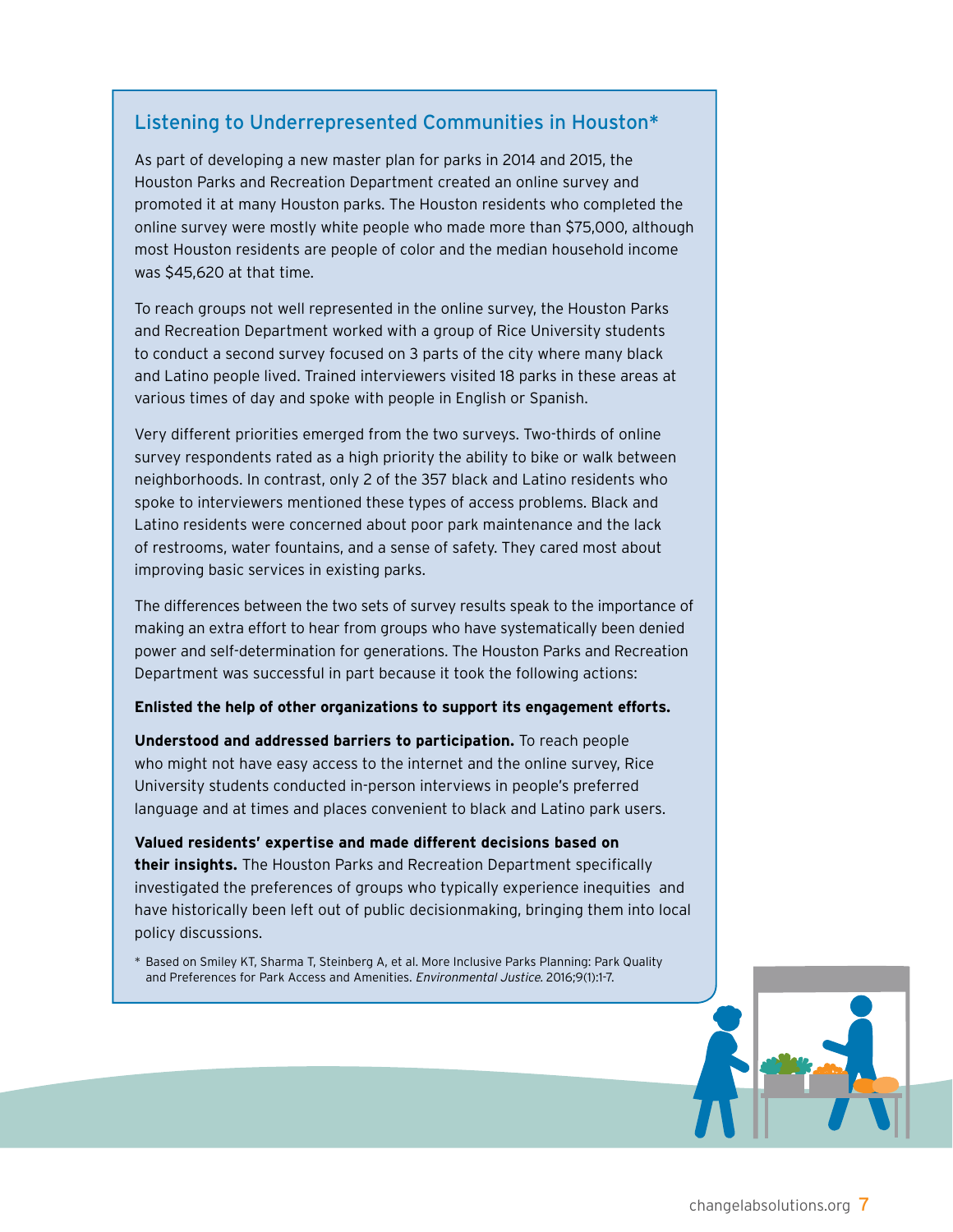## Transforming Vacant Lots to Green Space in Philadelphia\*

In Philadelphia, vacant lots made some areas seem less desirable, discouraging housing and business developers from investing in many neighborhoods. The city's concerted effort to convert vacant lots throughout the city to green space had positive effects in the following areas:

**Nonprofit organizations.** In partnership with city agencies, local nursery businesses, and other community-based groups, the Pennsylvania Horticultural Society removed trash and debris from 3,000 abandoned lots, then planted trees and grass. This city-funded effort helped the Pennsylvania Horticultural Society advance its mission of connecting people with the art and science of growing plants.

**Workforce development.** Formerly incarcerated residents in community-based job training programs maintained the improved spaces by learning to mow grass, prune trees, and repair low wooden fences.

**Public health and public safety.** Studies evaluating this effort found that greening vacant lots and keeping public spaces clean was linked to fewer gun assaults and less vandalism.<sup>10</sup> In some neighborhoods, residents said they exercised more and felt less stressed.<sup>10</sup> Greening vacant lots reduced overall crime as well as gun violence and burglaries.<sup>11</sup> It also increased residents' perceptions of safety and use of outdoor spaces for relaxing and socializing.<sup>11</sup>

**Economic development.** According to the Next Great City Coalition, greening vacant lots in Philadelphia helped raise property values by up to 30%, and land maintenance activities encouraged investment.12

\* Adapted from Davis RA, Tsao B. Learn from Others: Greening Vacant Lots in Philadelphia. In: Multi-Sector Partnerships for Preventing Violence: A Collaboration Multiplier Guide. Oakland, CA: Prevention Institute, 2014:102.

The Complete Parks approach allows government policies, practices, and programs to be more responsive to each community's particular needs, to be more effective at serving all residents, and to more efficiently use limited resources. The Complete Parks approach helps ensure that solutions address the complex reality of people's lives, so people begin to trust government and believe it's working in their interest.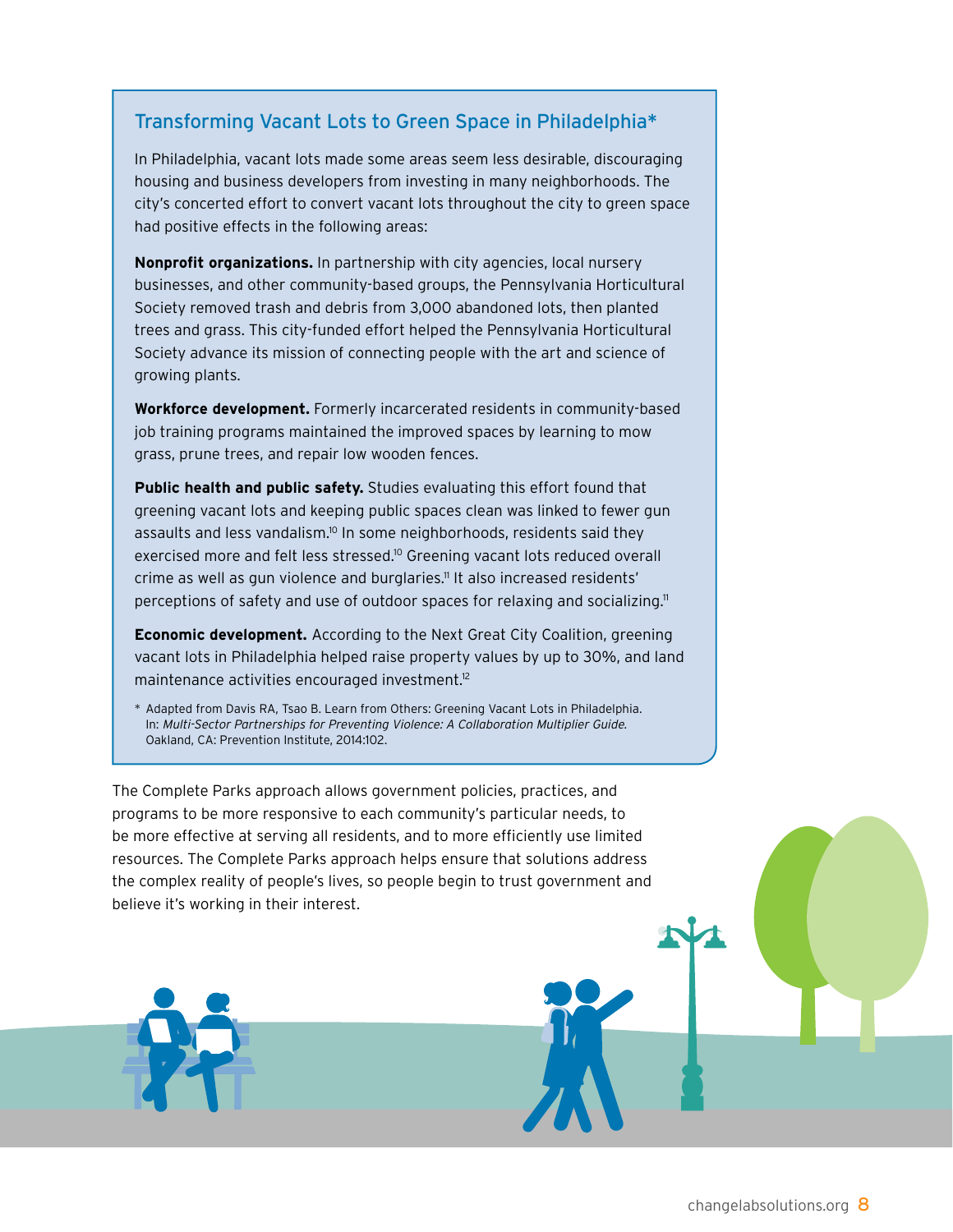# Get the Gear: Complete Parks Tools

ChangeLab Solutions has developed the following publications to guide communities and local governments in creating a Complete Parks system. Available for download at [changelabsolutions.org/publications/complete-parks](http://changelabsolutions.org/publications/complete-parks), these tools emphasize policies that help institutionalize Complete Parks.

[Complete Parks Playbook](http://www.changelabsolutions.org/publications/complete-parks) describes the 7 elements of a safe, connected, and healthy parks system. The Complete Parks Playbook illustrates each element with several related policies for advancing it, a real-life example from a California city, and a list of recommended reading. An abbreviated Spanishlanguage version of the Complete Parks Playbook — Los sistemas completos de parques — is also available.

[Complete Parks Model Resolution](http://changelabsolutions.org/publications/complete-parks-indicators) provides sample language that a city or county government can use to commit to creating a Complete Parks system. Policies can help ensure that parks are reflected in all planning activities, and this model resolution includes research on the benefits of parks and recommendations for a multisector commission. Designed for community advocates and government staff, the Complete Parks Model Resolution can be used in conjunction with Complete Parks Indicators or on its own.

[Complete Parks Indicators](http://changelabsolutions.org/publications/complete-parks-indicators) recommends indicators for assessing a parks system and measuring its evolution into a Complete Parks system. Assessing a parks system allows a city, county, or town to make decisions based on a deeper understanding of what's actually happening in communities rather than relying on assumptions or guesswork. Organized by element, these indicators can be applied to the parks system as a whole, along with additional analysis for priority populations and neighborhoods.

[Funding Complete Parks](http://www.changelabsolutions.org/publications/funding-complete-parks) presents ways for local California agencies to fund a Complete Parks system or increase funding for parks. Parks are an undervalued resource, often among the first to experience budget cuts despite their outsize benefit to neighborhoods. The funding mechanisms listed in this publication are organized into 4 categories: funds for parks creation or improvement, funds for parks creation and operation, funds for parks operation, and new or innovative funding sources.